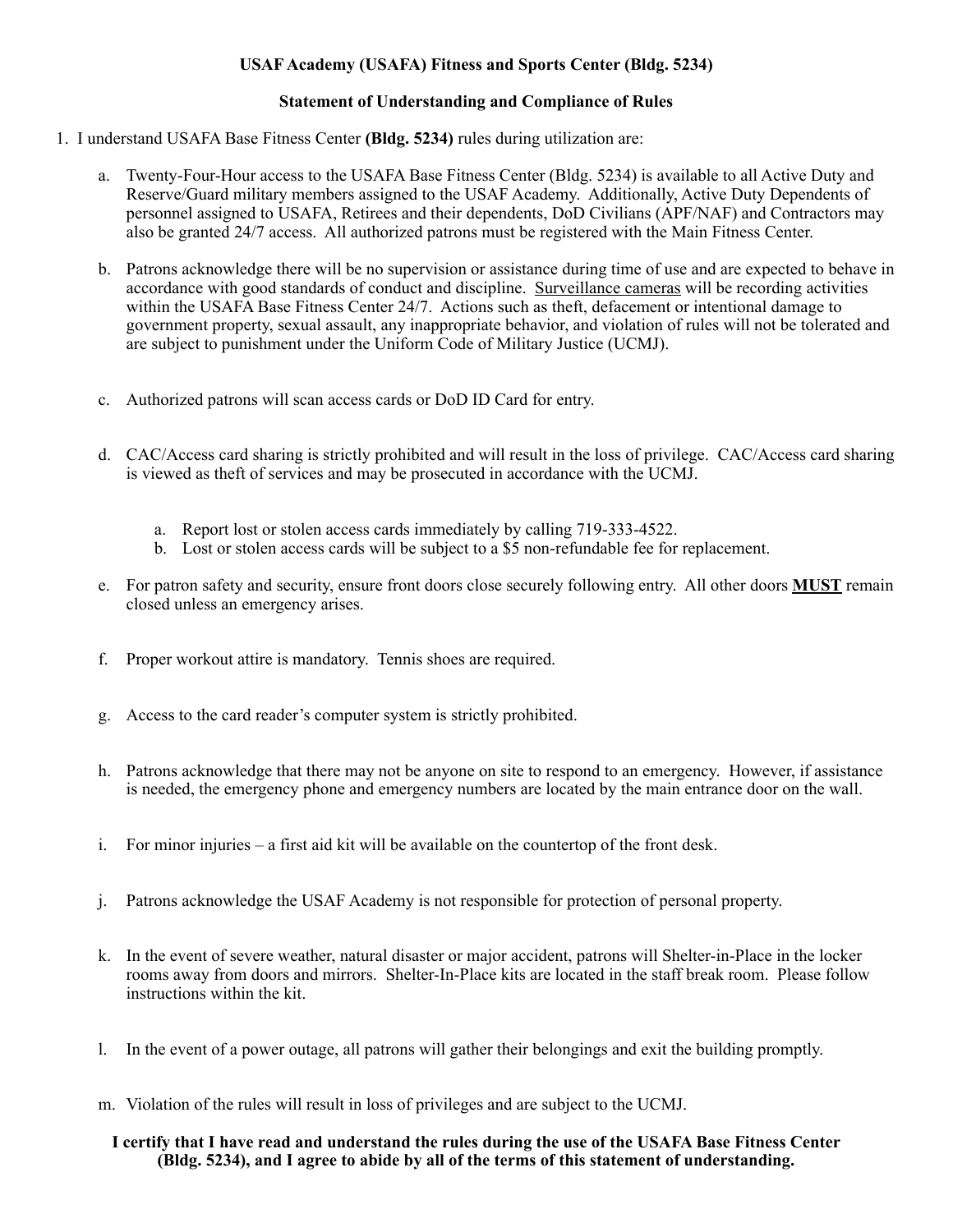#### **USAF Academy (USAFA) Fitness and Sports Center (Bldg. 5234)**

| Print Name:                                                                                                                                                                                                                                                                                                                                                       | Unit:<br>Rank:                                                                                                                                                                                                                                                                                                                                                                                                                                                                                            |  |
|-------------------------------------------------------------------------------------------------------------------------------------------------------------------------------------------------------------------------------------------------------------------------------------------------------------------------------------------------------------------|-----------------------------------------------------------------------------------------------------------------------------------------------------------------------------------------------------------------------------------------------------------------------------------------------------------------------------------------------------------------------------------------------------------------------------------------------------------------------------------------------------------|--|
|                                                                                                                                                                                                                                                                                                                                                                   | Signature:<br>Date: $\qquad \qquad \qquad$                                                                                                                                                                                                                                                                                                                                                                                                                                                                |  |
| Access Card $#$                                                                                                                                                                                                                                                                                                                                                   | CAC/Access Card Expiration Date<br><b>ACCIDENT WAIVER AND RELEASE OF LIABILITY FORM</b>                                                                                                                                                                                                                                                                                                                                                                                                                   |  |
| , hereby assume all risks for using USAFA<br>Fitness Center. Including by way of example, any risks that may arise from negligence or carelessness on the part of the persons<br>or entities being released, from dangerous or defective equipment or property owned, maintained, or controlled by them, or<br>because of their possible liability without fault. |                                                                                                                                                                                                                                                                                                                                                                                                                                                                                                           |  |
|                                                                                                                                                                                                                                                                                                                                                                   | $\mathcal{F} = \mathcal{F} \circ \mathcal{F} \circ \mathcal{F} = \mathcal{F} \circ \mathcal{F} \circ \mathcal{F} = \mathcal{F} \circ \mathcal{F} \circ \mathcal{F} \circ \mathcal{F} \circ \mathcal{F} = \mathcal{F} \circ \mathcal{F} \circ \mathcal{F} \circ \mathcal{F} \circ \mathcal{F} \circ \mathcal{F} \circ \mathcal{F} \circ \mathcal{F} \circ \mathcal{F} \circ \mathcal{F} \circ \mathcal{F} \circ \mathcal{F} \circ \mathcal{F} \circ \mathcal{F} \circ \mathcal{F} \circ \mathcal{F} \circ$ |  |

- 2. I certify that I am physically fit and have not been advised **to not** participate in any form of exercise by a qualified medical professional. I certify that there are no health-related reasons or problems which preclude my active participation in a rigorous workout.
- 3. I certify that I am at least eighteen (18) years of age and that I will not escort anyone who is under 18 years of age into the facility.
- 4. I acknowledge that this Accident Waiver and Release of Liability Form will be used by members of the 10th Air Base Wing Fitness Center employees, civilian and military, who are responsible for the facility and equipment I will use.
- 5. In consideration of my application and permitting me to participate, I hereby take action for myself, my executors, administrators, heirs, next of kin, and successors.
	- a. I WAIVE, RELEASE, AND DISCHARGE from any and all liability, including but not limited to, liability arising from the negligence or fault of the entities or persons released, for my death, disability, personal injury, property damage, property theft, or actions of any kind which may hereafter occur to me including my traveling to and from this facility THE FOLLOWING ENTITIES OR PERSONS: The Department of Defense, the U.S. Air Force, the 10 ABW and/or their directors, officers, employees, volunteers, representatives, and agents.
	- b. I INDEMNIFY, HOLD HARMLESS, AND PROMISE NOT TO SUE the entities or persons mentioned in sub-paragraph (5a) above from any and all liabilities or claims made as a result of participation in this activity, whether caused by the negligence of release or otherwise. I acknowledge that the above-listed entities or persons are NOT responsible for the errors, omissions, acts, or failure to act of any party or entity conducting a specific activity on behalf of the US Air Force.
	- c. I acknowledge that this activity may test a person's physical and mental limits and may carry with it the potential for death, serious injury, and property loss. The risks may include, but are not limited to, those caused by facilities, temperature, and weather, condition of participants, equipment, and actions of other people. I hereby consent to receive medical treatment which may be deemed advisable in the event of injury, accident, and/or illness during this activity.
- 6. I understand while at the USAFA Fitness Center; I will be monitored and recorded by a CCTV system at all times. I agree to allow my photo, video, or film likeness to be used for any legitimate purpose by the Department of Defense (DoD), the U.S. Air Force, the 10 ABW and/or their directors, officers, employees, volunteers, representatives, and agents. The accident waiver and release of liability shall be construed broadly to provide a release and waiver to the maximum extent permissible under applicable law.
- 7. Cardiovascular Machines, Selectorized Resistance Machines and Dumbbell exercise equipment and apparatus, may have inherent dangers and may be hazardous. I fully realize, understand and appreciate the risks associated with the use of the facility. Said risks include, but are not limited to:
	- a. Broken bones, strains, sprains or bruises.
	- b. Dizziness, nausea or concussion
	- c. Heart-related illnesses' (abnormal heart events; abnormal blood pressure; heart attack), stroke
	- d. Shortness of breath, Faintness or Death.

#### I CERTIFY THAT I HAVE READ THIS DOCUMENT, AND I FULLY UNDERSTAND ITS CONTENT. I AM AWARE THAT THIS IS A RELEASE OF LIABILITY AND A CONTRACT AND I SIGN IT OF MY OWN FREE WILL.